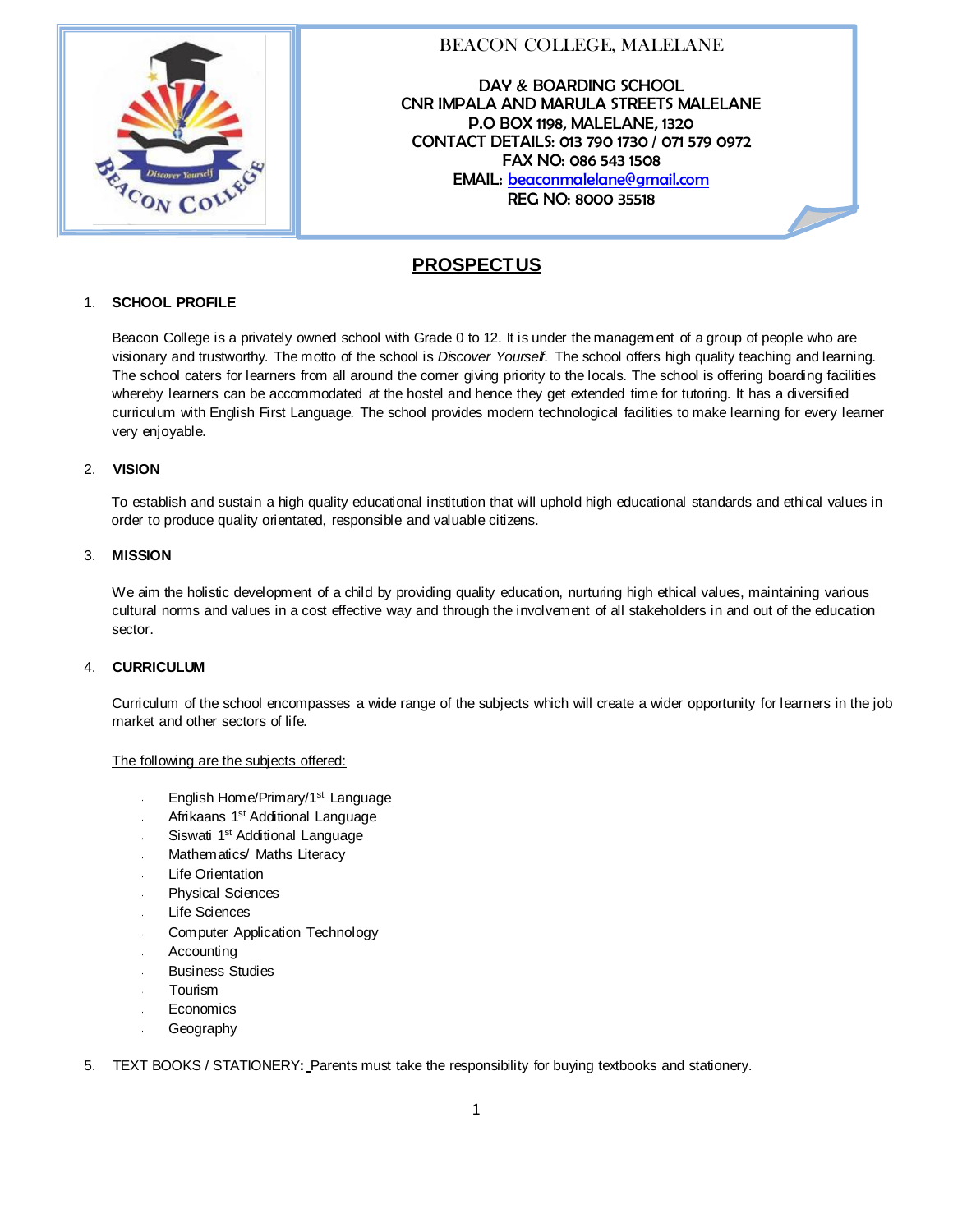### 6. **SCHOOL FEES FOR 2021**

Parents must contribute towards school funds in the form of school fees. (See the Fee structure)

#### Modes of Payment:

School fees must be paid either by cash (at the bank) or by stop order. If the full payment is not paid in advance, then the school fees must be paid only through stop order. If the whole year fees is paid in full before the **30 th of January of the academic year**, you will be entitled to get a discount of 10%. No cash payments at school but you can swipe your bank card at

school.

| All payments must be done either at the bank or by swiping the card at the school |                                 |                                                                                                          |                                                                                                |                                                                                        |  |  |  |
|-----------------------------------------------------------------------------------|---------------------------------|----------------------------------------------------------------------------------------------------------|------------------------------------------------------------------------------------------------|----------------------------------------------------------------------------------------|--|--|--|
| REGISTRATION FEE FOR ALL NEW ADMISSIONS: R700,00 (Non-refundable)                 |                                 |                                                                                                          |                                                                                                |                                                                                        |  |  |  |
| <b>GRADE</b>                                                                      | <b>YEARLY</b><br><b>TUITION</b> | <b>FULL PAYMENT WITH 10%</b><br><b>DISCOUNT</b><br>(At the time of admission<br>but before 30th January) | <b>TERMLY PAYMENT</b><br>(Only cash or Direct deposit on the<br>1st day of the term - 4 terms) | <b>MONTHLY PAYMENT</b><br>(Only by Stop order on the 1st day<br>the month - 11 months) |  |  |  |
|                                                                                   |                                 |                                                                                                          |                                                                                                |                                                                                        |  |  |  |
|                                                                                   | 17569,00                        | 15812.00                                                                                                 | 4392,00                                                                                        | 1597,00                                                                                |  |  |  |
| 283                                                                               | 18368,00                        | 16531,00                                                                                                 | 4592,00                                                                                        | 1670,00                                                                                |  |  |  |
| 4, 5 & 6                                                                          | 19300,00                        | 17370,00                                                                                                 | 4825,00                                                                                        | 1755,00                                                                                |  |  |  |
| 7&8                                                                               | 20764,00                        | 18688,00                                                                                                 | 5191,00                                                                                        | 1888,00                                                                                |  |  |  |
| 9                                                                                 | 21695,00                        | 19526,00                                                                                                 | 5424,00                                                                                        | 1972,00                                                                                |  |  |  |
| 10                                                                                | 23426,00                        | 21083,00                                                                                                 | 5857,00                                                                                        | 2130,00                                                                                |  |  |  |
| 11                                                                                | 23958,00                        | 21562,00                                                                                                 | 5990,00                                                                                        | 2178,00                                                                                |  |  |  |
| 12                                                                                | 25821,00                        | 23239,00                                                                                                 | 6455,00                                                                                        | 2347,00                                                                                |  |  |  |

## **HOSTEL FEES FOR 2021**

| HOSTEL REGISTRATION FEE FOR ALL NEW ADMISSIONS: R700,00 (Non-refundable) |                    |                                                                                                             |                                                                                      |                                                                               |  |  |  |
|--------------------------------------------------------------------------|--------------------|-------------------------------------------------------------------------------------------------------------|--------------------------------------------------------------------------------------|-------------------------------------------------------------------------------|--|--|--|
|                                                                          | <b>YEARLY FEES</b> | <b>FULL PAYMENT WITH</b><br><b>10% DISCOUNT (At</b><br>the time of admission<br>but before<br>30th January) | <b>TERMLY PAYMENT (Only</b><br>cash or Direct deposit on<br>the 1st day of the term) | <b>MONTHLY PAYMENT (Only by</b><br>Stop order on the 1st day of<br>the month) |  |  |  |
| <b>HOSTEL</b><br><b>FEES</b>                                             | 25000,00           | 22500,00                                                                                                    | 4X6250=25000,00                                                                      | 10X2500=25000,00                                                              |  |  |  |

### **NOTE: PLEASE READ THE TERMS AND CONDITIONS FOR THE PAYMENT OF SCHOOL FEES AND SIGN THE AFFIDAVIT.**

- 7. **HOSTEL FEES:** Hostel fees for all Grades**: R25000.00**
- 8. **REGISTRATION FEES**: A non- refundable registration fee **R700~00** has to be paid by all new applicants at the time of registration.